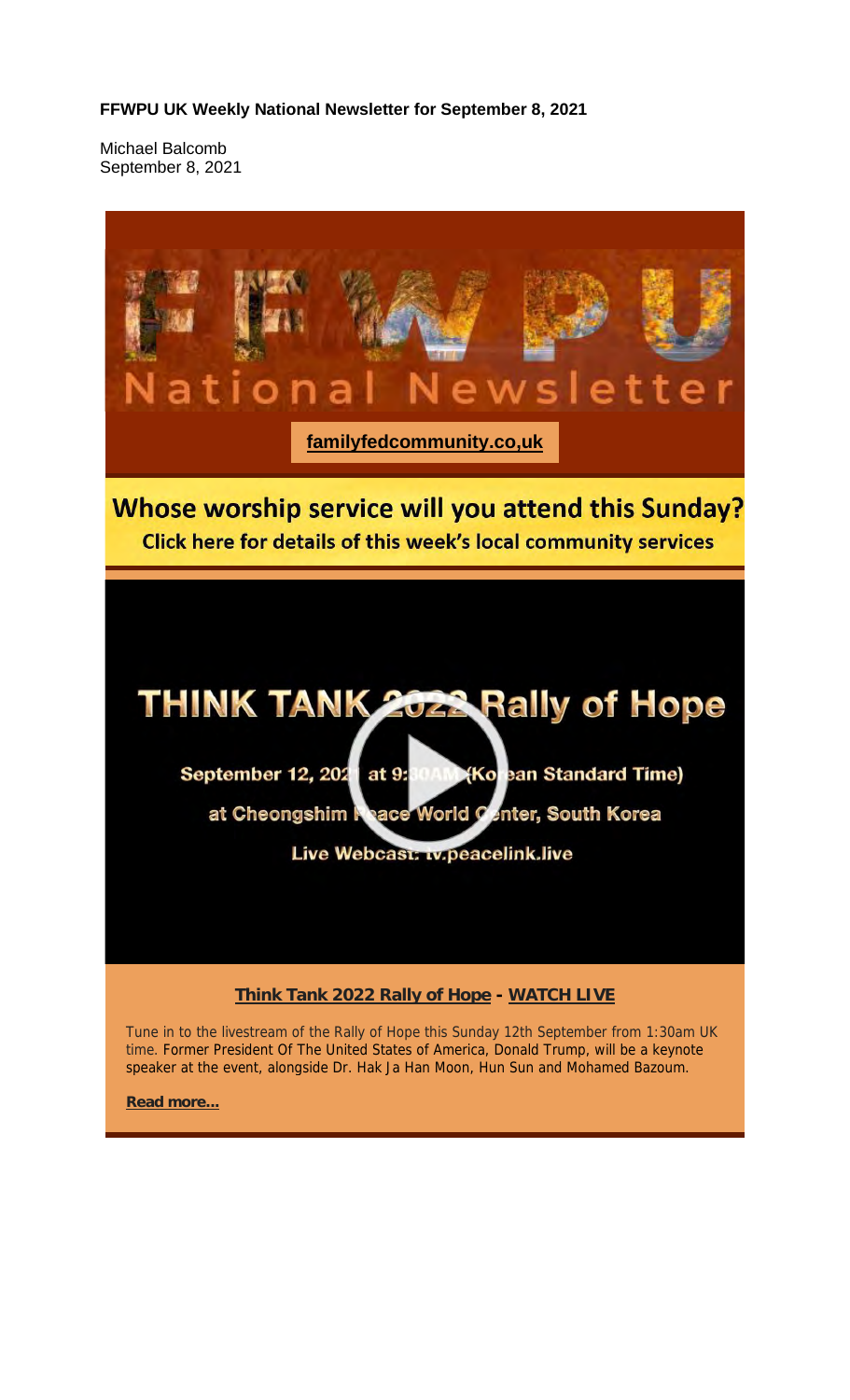

#### **Change of Date for 3rd HPHC Peace Festival**

International HQ has announced the postponement of the 3rd HPHC Peace Festival to Sunday 3rd October. This event will now be held concurrently with the Cheonbo Registration Blessing necessary for participation in the 10th October Cheonbo Festival.

**View More**

#### **Calling All Mariners, Anglers, and Those Interested in the Ocean!**

Don't miss this fantastic opportunity to go fishing or sightseeing on one of the Good Go boats that True Parents donated to the British movement. The boat will be available to hire at the Gillingham Marina in Kent until the end of October.

**View More**





#### **Interact: Webinar Series**

The second session of the "Interact" webinar series for blessed children aged 24+ will be held online next Saturday.

Patrizia Kerschbaummayr will give a presentation on the topic: *Communication* – in connection with the matching process.

**View More**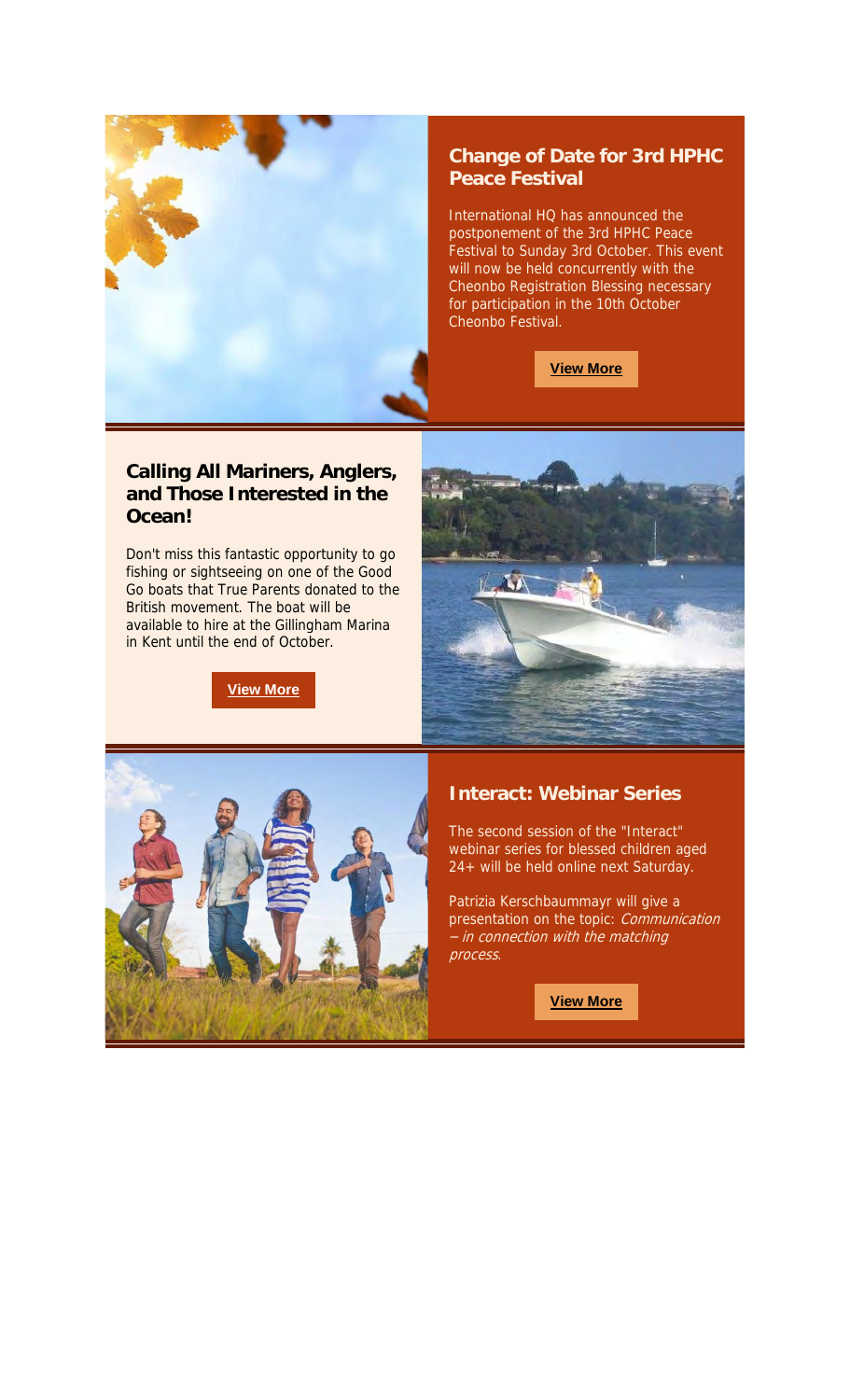#### **1st Generation Matching Preparation Online Workshop**

Next weekend, the BFD EUME is hosting an online matching preparation workshop for 1st generation members aged 17+. The deadline for registration is 15th September.







**Our Young Adults Enjoy A Weekend Away In The Peak District**

A group of young adults from our community, aged between 18-33 years old, gathered in the scenic Peak District for a weekend retreat of connection, reflection and rejuvenation.

**View More**

#### **Photos From Annual Gathering Festival 2021 Are Out!**

The photos taken at the Annual Gathering Festival 2021 are now available to view both on our **website** and **FFWPU UK Facebook page**.

**View More**



# **| Upcoming Events |**

Please click on the title of the event(s) that you are interested in for further details:

**Community Worship Services** Sunday 12th September

## **WEEKLY**

**EUME Zoom Prayer Meeting** Every Wednesday at 7pm

**Early Morning Devotion via Zoom** Every Saturday from 5am–6.30am